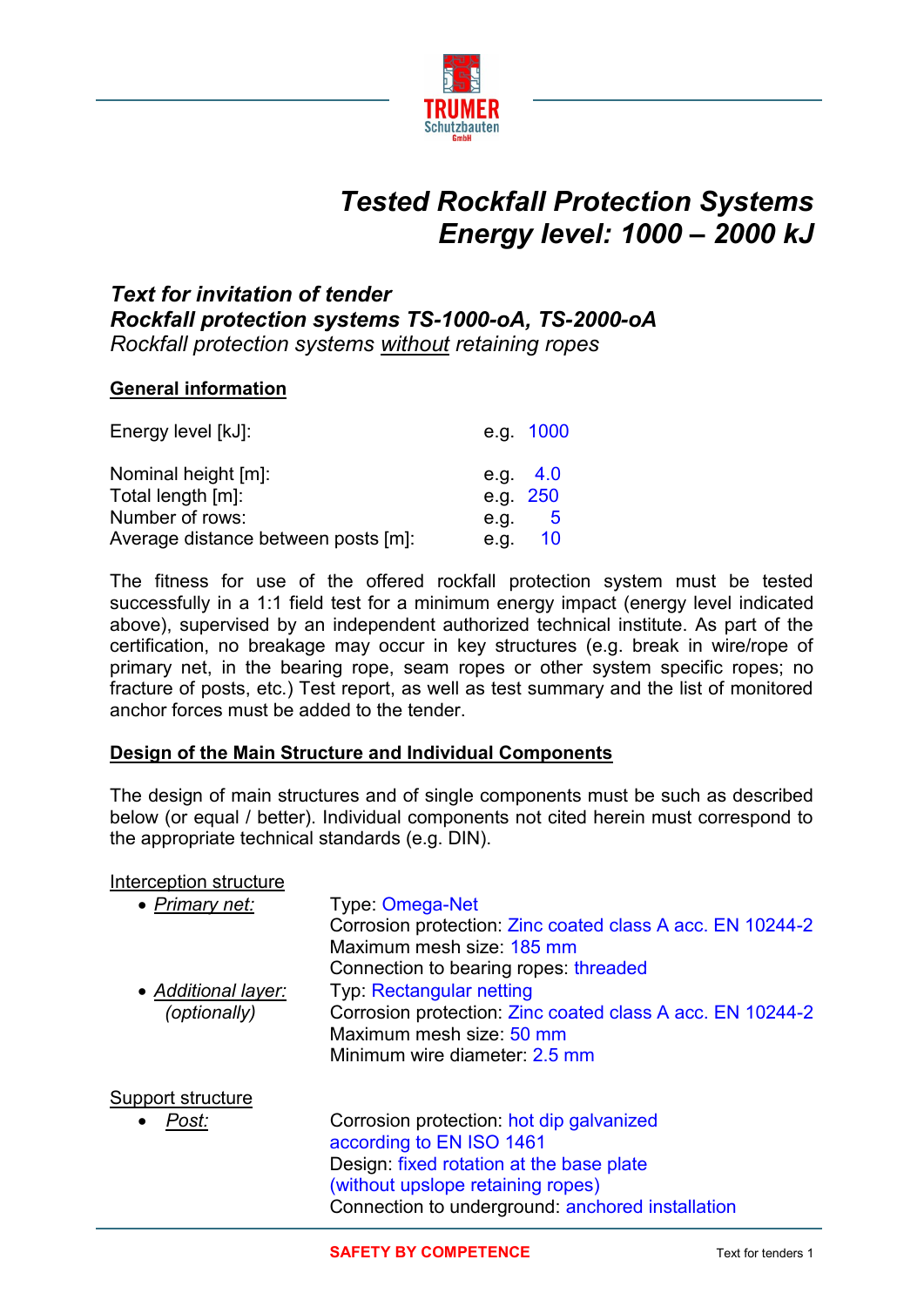

Connection components

 *Bearing ropes:* Type: according to EN 12385-4 Corrosion protection: hot dip galvanized *Side stabilisation:* Type: according to EN 12385-4 Corrosion protection: hot dip galvanized

### Energy absorbing elements (brake elements)

- *Operating mode:* Energy dissipation: plastic deformation *Position:* close to anchors, so that can be carried out without dismantling the fence
	- *Corrosion protection:* hot dip galvanized according to EN ISO 1461

Anchoring

- *of ropes:* using anchor bars and eyelet frames
- *of posts:* using anchor bars (3 pieces per base plate); connection to concrete foundation or rock
- *of concrete foundation:* using anchor bars